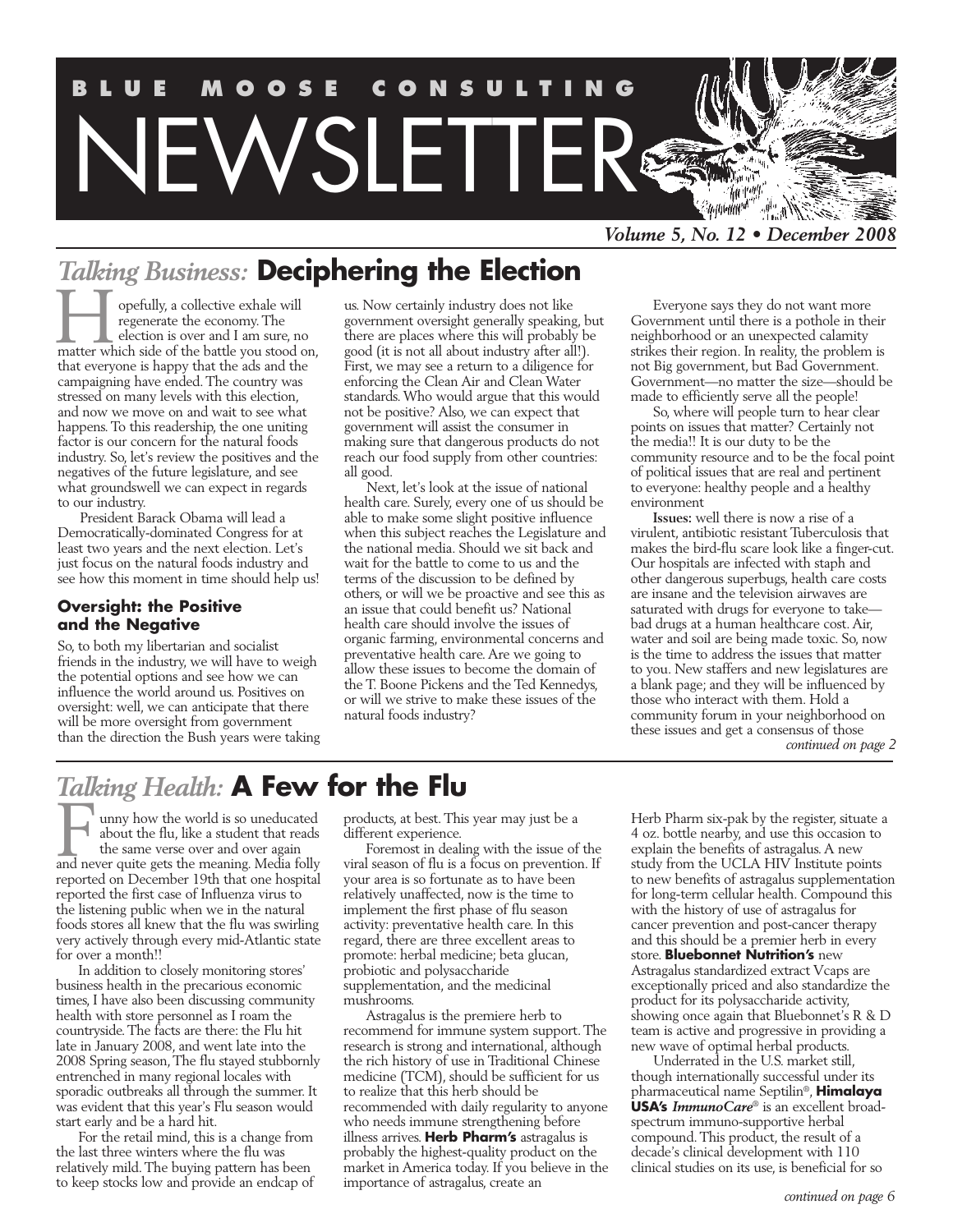#### **Deciphering the Election**

*continued from page 1*

points that your clientele want to speak about with their elected officials. Become a smart spokesperson and leader for change.

Oversight can certainly become a negative to our supplements industry, and there is no doubt about that. Not that we reject oversight, as—the facts prove—we are both regulated and responsible. The trustworthy players that you count on in our industry certain comply with and supersede the regulations that our industry and the FDA have established.

But, to be fair, the tendencies of the Republican Party certainly have favored our industry as a rule more than those of the Democratic Party. Traditionally, Republicans have said that market factors would determine product success, while Democrats have always contended that there will always be nefarious players and that the public must be protected. I would think that there is truth in both perspectives. The problem is more in the process of legislation, which is not pretty and is often unfair and ridiculous.

Enter Democratic power-players Dick Durbin (D-IL), Henry Waxman (D-CA.), Susan Davis (D-CA), John Dingell (D-MI) and friends. Even Hillary Clinton (D-NY) seems to lean away from supporting the good that the natural foods industry does. I truly believe that these stances are all taken because of a failure to grasp the issues correctly. And a failure of our industry to place itself in the correct light, to be understood for the good that we do. It is now our obligation to set the facts straight!

With this election, we have another opportunity. Now is the time to chart a new course. Now is the time for us to speak every day to the good that we do through our industry to: keep people well, lead the charge for the need for preventative health care, and speak clearly and consistently of the realities that natural foods and supplementation actually save the health care system billions of dollars by keeping Americans healthy.

This is the message that we must begin to say in our aisles, in Op-Ed pieces and in the public square. Oversight is necessary, we will always agree—but more important are the health benefits our industry has created a means for low-cost, safe and effective personal strategies for natural health care that leads to a healthier populace.

If we can market these truths clearly and loudly, we will have no fear of either democrat or republican interference.

I will take exception with the common dialectic that posits all the blame on intrusive Democratic oversight. Indeed, it is the intent of Democrats to protect the people: that is a positive that we have to build upon. If we show that nutraceuticals match other healthy food ingredients, and that studies have shown that calcium, folic acid, and Omega-3s (amongst others) are safe, keep people healthy and save the tax-payers billions in yearly health care savings—then we shall find the Democrats much more malleable. We need to take a new course….

We do have a problem with some legislators though. Senator Durbin really is staunch in his misinformed views, and he was Senator Obama's Congressional partner and a man who gave great support to Obama in getting elected. Favors are probably owed. So first, contact all relatives in Illinois and get them to write letters supporting DSHEA and use the power of their vote to alert Durbin to the fact that he is speaking against the will of the people on this issue.

Also, thank Senators Hatch (R-UT) and Harkin (D-IO) for the work that they do. And keep informed on the careers of Representatives Frank Pallone (D-NJ), and Edolphus Townes (D-NY), who are emerging industry champions. We need more elected officials to be spokespeople for our industry and you can be instrumental in making that happen!

It is not clear why some of these Congress people are so obstinate in their disdain for self-care and nutritional healthcare: their arguments are ridiculous. It is not clear that they are in the pocket of the pharmaceutical industry, and it seems that they are actually just misinformed on the issues. They certainly have not yet been forced to answer the argument that our industry saves the American people money.

(Remember that it is very true that the pharmaceutical industry is highly leveraged in the raw material manufacture of many of the items that are found in today's natural nutritional supplements. Many of these same manufacturers are also now making products that compete in the mass-marketplace, as they diversify their manufacturing portfolios. I therefore ask why the pharmaceutical industry would want to shoot itself in the foot in this billion dollar industry, just to silence our natural health goals. They have already appropriated a strong portion of our industry, so the pharmaceuticals may not actually be the enemy who is attempting to crush what we do!)

Reality says that any negative regression in the livelihood that we engage in will come more from an uncontrolled Congress than from any conspiratorially mandated international Codex requirements! We have enough to do to protect ourselves in this changing political climate without creating imaginary enemies who have no real influence: this just dilutes our efforts that need to be efficient, effective and streamlined.

Most importantly, influence your own elected officials. Congratulate them on their election and tell them that access to dietary supplements is important to you. This may be the most important political action you can take. If you feel inclined, write about this issue in your local paper, and certainly speak to all your customers about this issue, letting them know that a new elected consortium

must be informed of the intentions of each voter who shops in your store. Make the points and show the power early!

It is always smart to be on-point with your talking points, which is why it is prudent to be a member of the **Natural Products Association**. On their website, there are facts and directions on how to write a directed letter to your elected official. Direct personally-written letters are great; faxes from customers also work, as do emails. Get those seriously concerned customers organized to go for a visit to both state and national elected officials' field offices: then introduce yourself, your concerns and to start a non-confrontational and clearly educational dialogue on these issues of your expertise.

The current interpretation of possible legislative pathways reads like this: (1) President Obama will have too much on his hands to try to do anything in the first year of his administration to interfere with our good industry; (2) there is a fear that DSHEA will be challenged sometime in the second year, when it is believed that there will be momentum to implement some form of national health care under the auspices of Senator Kennedy. If these tea leaves are correct, then we have a short period of time to speak and create a call-to-action. The message should be that Natural Foods lead to proactive health and illness prevention, which are critical for the health of our nation. Health foods stores are patriotic and practical!!

Go to **wwwnaturalproductsassoc.org** and join this advocacy organization. Click on the "Tell Congress" box and find out how to take action!!

We need to start a dialogue and be persistent with our elected officials, following the talking points offered by NPA, where we state that  $(1)$  we are a regulated industry, and the FDA has sufficient authority to monitor our industry; and (2) that we provide tremendous good, which saves the taxpayer money that would be needed to heal the ill if we were not providing this social service. Introduce yourself, stay in touch and make it clear that this is an issue that is paramount in your mind, and with the people who shop in your stores. All politics are truly local, and you need to show your legislators that this is an issue that will win them votes, a pocketbook issue that they should make a stand on. If we can create a critical mass of voters that the legislators can see, then they will not bend to the influence that senior Congresspeople may seek to impose later.

It is a new day, and your legislators need to know that in this new day, access to affordable and safe health alternatives is a patriotic issue that they need to take a consumer-friendly stand on.

If we do not act, we leave issues that affect us in the hands of others and that could be detrimental to our livelihood. Democracy means active dialogue and influence, every day! ❂



Incite the young and computer literate in your community to start a YouTube campaign collecting stories of how supplements have worked and worked well for many health issues, safely and naturally. Modern guerrilla advertising!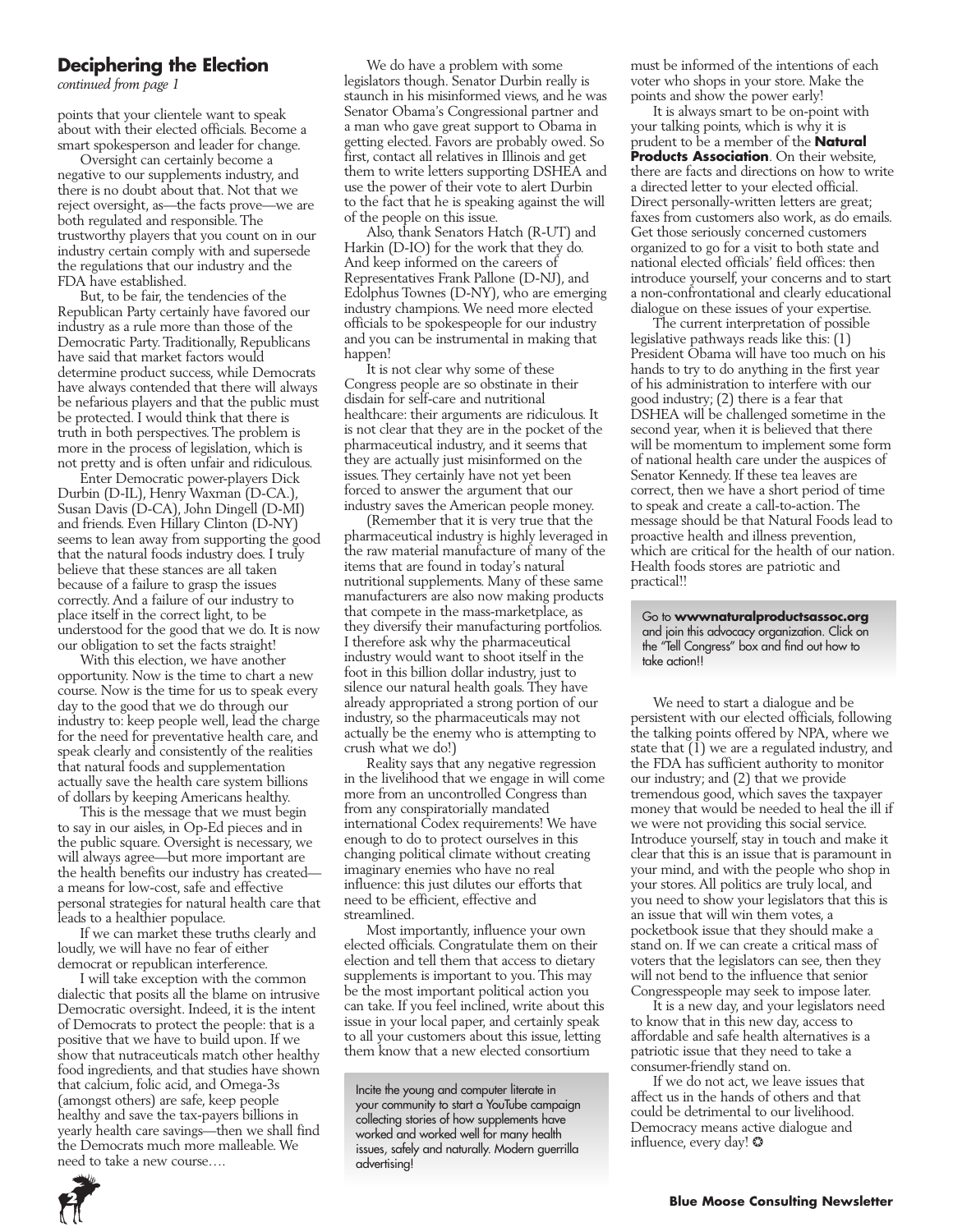

## **December Monthly Promotions**

Passion Flower Valerian Liquid Extract & Glycerite California Poppy

### **20% off with a minimum order of 3 each**

## **New items are best-sellers:**

St John's Wort Glycerite Nettle Glycerite Digestive Bitters Compound 1 oz and 4 oz bottles. *Glycerites are alcohol-free and extracted using pharmaceutical-grade, coconut-derived glycerin*

## **Excellent holiday remedy six-pack:**

Order the empty six-pak display and place by the counter, filled with 3 **Digestive Bitters Compound** and 3 **Neutralizing Compound**

Not represented by BMC in NJ Not represented by BMC in NJ, SC

## NORDIC NATURALS

Pure and Great Tasting Omega Oils

### **Carry-on Cod for Holiday Travel** *Introducing…..***Omega Cube, Arctic-D**

Five (5) glass bottles of pure and delicious Arctic Cod with D, lemonflavored and packed for travel. ½ oz bottle equals three servings per bottle. 15 day supply. Airport-safe. You can take it with you….!! Place by your check-out counter: Item# RUS-58083 UPC:7 68990 58083 3

# OMEGA **CUBE**

**An Excellent opportunity for your business** Take advantage of the Nordic Naturals promo and coop advertising programs! Talk to your BMC rep about setting your store up with Line Drives, product-based promotions, or theme-based promotions for 2009. With all that is offered, you can have customized Nordic Natural sales going on in your store

8 out of 12 months next year! Discounts range from **15 – 20% off!** Nordic Naturals will also provide flyers to you so that you can alert and inform your customers. *The time to plan for 2009 is now,* so contact your rep or call 864-879- 3465 and Laura will offer assistance!

*Norwegian Fishing Practices A Model of Sustainability* The Norwegian government quota system represents the most comprehensive and stringent monitoring system for fishing in existence today. Fishing practices, equipment, and catch are rigorously inspected, and all infractions are heavily fined. Norwegian-born Joar Opheim, Nordic Naturals CEO, has long-term relationships with Nordic Naturals' fishermen and makes regular trips to the manufacturing facility in Norway to oversee sourcing and quality control.

Not represented by BMC in NJ, SC and parts of PA Not represented by BMC in NC, SC, WV



## *Coming in December* **Flavored Whey Protein Isolates**

100% all natural whey protein isolate powders 4 delicious flavors *Vanilla, Chocolate, Strawberry, Mixed Berry*

1.1 lb and 2.2 lb canisters *sweetened with stevia* rounding out the selection with our popular Unsweetened Original

*Have you compared prices and quality for the new Bluebonnet standardized herbals? Bluebonnet's herbal selection keeps growing better and better* 

EGCG Green Tea leaf 450 mg Vcaps Turmeric Root 500 mg Vcaps American Ginseng 500 mg Vcaps Cherry Fruit extract Vcaps Panax Ginseng 500 mg Vcaps Pomegranate Whole Fruit extract Vcaps

## NEWTON, homeopathics

Nurturing Naturally Since 1987

## *December Promotions* **20% Discount 6+ per SKU**

N027 Appetite Control N040 Caffeine Addiction N005 Flu N030 Tobacco Addiction N220 Joint Pain Relief, Spray

*Newton for Pets* PO21 Diarrhea & Gas, Pet

*Nothing but Natural for Kids* F031 Diarrhea, Kid

## **SOHO Expo Deal:**

Discounts for show orders will be available Dec. 6 -15 and will be **15% for stores attending and 10% for non-attendees.**

*Special note:* Newton Labs close every year from December 24 through January 2. **Please place orders by December 22** to assure shipment before the holidays.

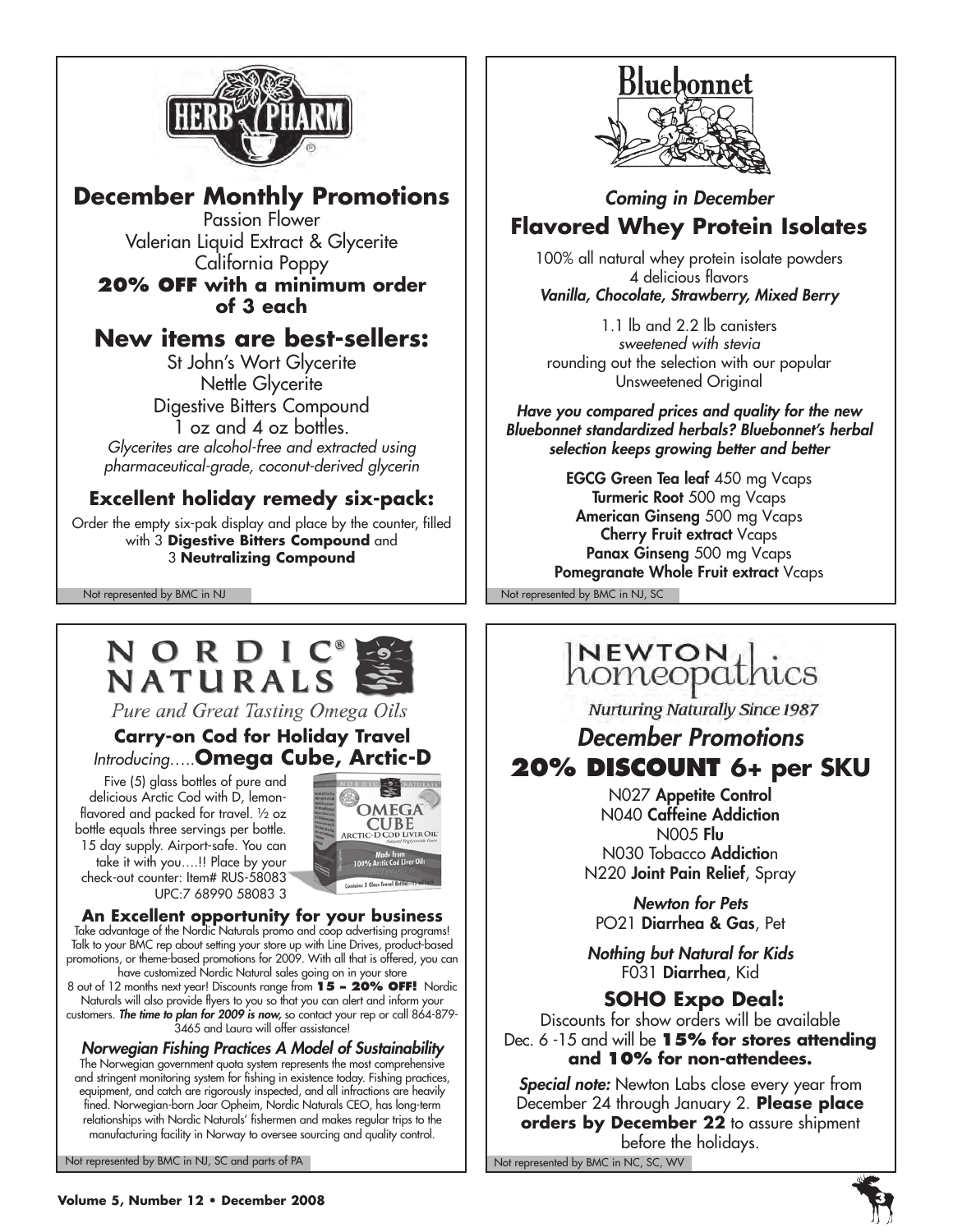

*21st Century Green Nutrition* **Micronutrients Cellular Health**

Marine Phytoplankton contains high levels of antioxidants, and anti-inflammatory micronutrients that help fuel metabolism and detoxification. They can "stoke the fires of the mitochondria", where all cells make their energy. In the ocean, through photosynthesis, marine phytoplankton harness life-sustaining solar energy – and through *Marine Life Science's* Alpha 3 CMP (Concentrated Marine Phytoplankton), these nutrients are finally available for human nutrition.

New research presents very compelling evidence that marine phytoplankton is highly beneficial for supporting cellular health and promoting energy and vitality.

# Ancient Sun®

Ancient Sun Nutrition, Inc. *InnovativeWhole Food Nutrition Solutions*

## **Crystal Manna -** *Wild*

• Certified organic/wild, harvested from Klamath Lake , Oregon...one the most pristine bodies of water found in North America. Other microalgae, spirulina and chlorella are cultivated in artificial environments and are rarely certified organic.

• Slowly and carefully fresh-dried at low temperatures, not freeze-dried or spraydried (as are all of the other brands of blue green algae) in order to maintain and not compromise the cellular integrity. Algae, a single-cell organism, requires proper handling to preserve its nutritional profile.

• Contains a rich compliment of vitamins, amino acids, proteins, minerals, rare trace elements, essential fatty acids, antioxidants, chlorophyll (the green pigment), and phycocyanins (the blue pigment)

• Promotes immuno-enhancement and support, improved circulation, and maintenance of healthy blood sugar levels.

*Ancient Sun: the distinction is quality (vegetarian) capsules, tablets, flakes*



Not represented by BMC in NC, SC, NJ, eastern PA The Most Powerful Immune Support\* All Winter-long.



### *December Promotion* **Color Fixation line 25% off direct only**

Keep those holiday colors firm the entire holiday season *Endcap these products to keep interest in hair colorings after the holiday set!! Choose from: Restorative Shampoo, Restorative Conditioner, Leave-In Cream Conditioner, Split Ends Serum, and Restorative Mask*

#### Surya Solidarity

Surya Brasil takes its mission to help transform not only the beauty industry, but also society as a whole, very seriously, by participating in projects that address social injustice and environmental and cultural concerns. Thus, the Surya Solidarity project was born from the desire of the company, its managers and employees, to contribute to people's beauty, health and happiness. The company has established partnerships with NGOs, cooperatives, companies and institutions, through courses administered by our technicians and other activities.



#### **The Best Gift is a Regenerated Digestive System**

**Highlight Dr. Ohhira's Probiotics 12** as the best choice for probiotic nutrition. Convince your community that colon health assists the body during the holidays and the Flu season. Daily probiotics for everyone!

"Probiotics are friendly bacteria that live in your intestinal tract. They actually make some of our vitamins, balance hormones, detoxify harmful substances, maintain healthy digestive

pH, support regularity, and help us digest food. Probiotics crowd out pathogens and help to support the immune response when bad bacteria show up."

It is not about high numbers when considering credible probiotic supplements, it is about gut adherence. *Dr. Ohhira's* Probiotics 12 fulfills the function because it is made differently than every other probiotic. That is why this clinicallyvalidated product is the most complete and effective probiotic in the world. The best!

#### **The Facts of Probiotic Health**

*Fact 1:* A probiotic supplement is helpful only if the beneficial bacteria actually take root in the digestive tract and support the body's ability to develop its own unique strains of probiotics.

*Ask for the new literature when you place your orders*



**Brushes** *Finest Quality Hair, Body and Skincare Accessories*

## **Bath & Body Stocking Stuffers**

*Give the Best this Gift-Giving Season Bass Brushes*

Fill a basket with a potpourri of bath and body tools and place it in the aisle or by the register with a sign reading, *"Perfect Gifts for Her and Him."* Provide the gift ideas and gain the sale!

Bass Brushes bath & body tools are clearly a step-above in quality to everything else in the market. Gifts should be from quality materials and sturdy, and should last a long time. For the best quality available, turn to *Bass Brushes….the finest quality Hair, Body & Skin Care products, since 1979.*

*100% natural plant fiber loofahs. Body Scrubbers, sea sponges and facial sponges. Facial cleansing brushes and much more!*

Not represented by BMC in NC, NJ, PA

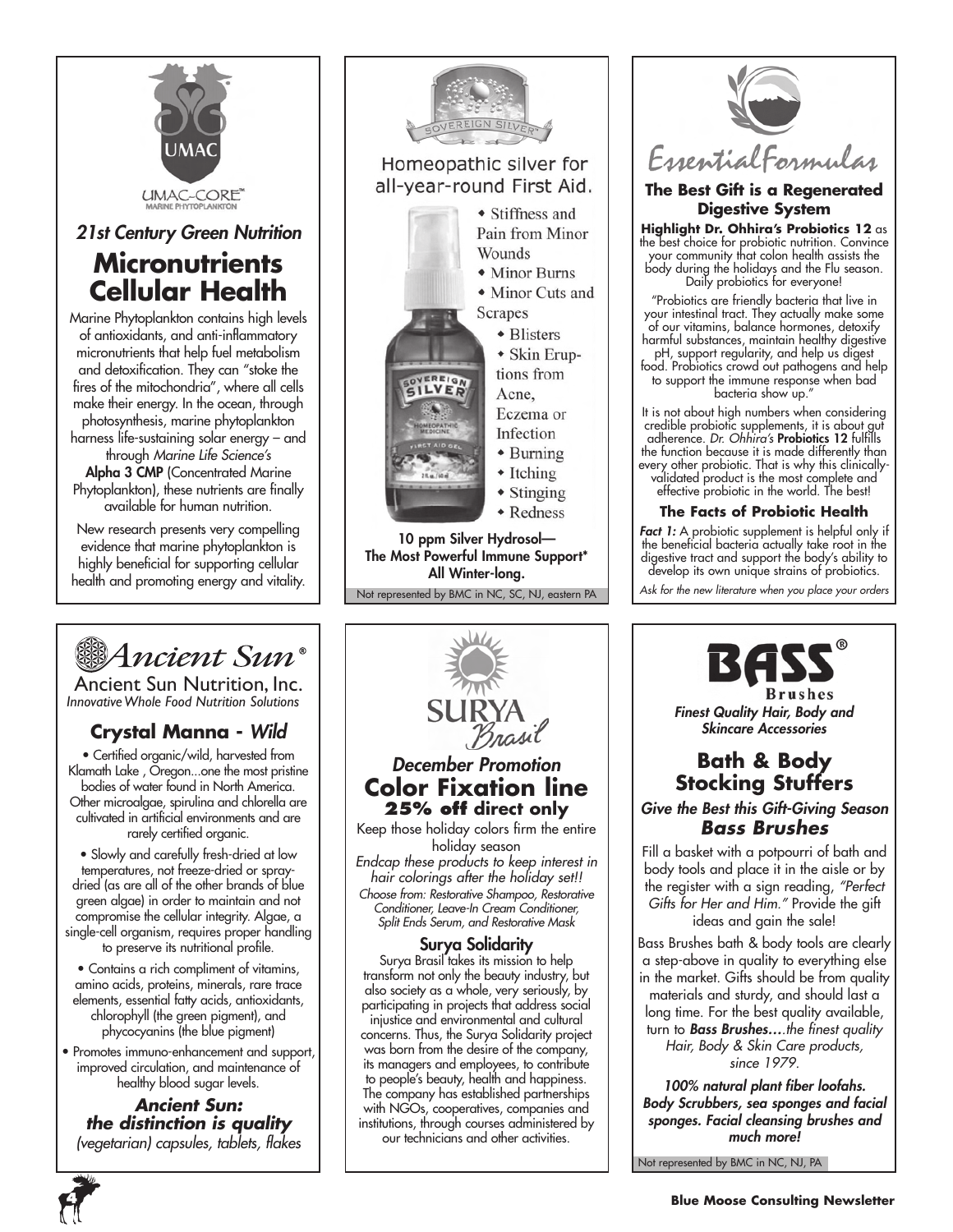

Chyavanprash Jam, RespiCare, ImmunoCare, Amla C, Holy Basil, Andrographis\* CoughCare (Regular & Sugar Free) and Koflet Lozenges\*.



**All Pure Herbs and Herbal Formulations\*\*) Buy 15> 7% off** Formulations/ **3% OFF** Pure Herbs **Buy 25**> **15% off** Formulations/ **5% OFF** Pure Herbs **Buy 50**> **25% off** Formulations/ **10% off** Pure Herbs **Buy 100**> **30% off** Formulations/ **17% off** Pure Herbs ask BMC rep for deeper discounts \*Maximum 5% off Chyavanprash with Honey; Koflets are discounted like pure herbs. \*\*Discounts are product specific, no substitutes allowed.

Not represented by BMC in PA, NJ Warm up the Holidays with a Honey Story<br> *Each time you buy a bottle of Himalaya Soliga Forest<br>
honey, this is what happens: You help build a better life<br>
for the Soligas, an indigenous tribe living in the evergreen<br>
fores* Tribe 25% above fair market value for every drop they can provide. • 7x more antioxidants and 3x more bioflavonoids than wildflower honey. • USDA-certified Organic, not pasteurized or force filtered, Does not harm the ecosystem

## immune **HEALTH BASICS**

CLINICALLY PROVEN IMMUNE SUPPORT

### **Clinically Proven Immune System Support**

*Wellmune WGP is clinically proven to enhance key immune responses, promoting health, wellness and vitality.*

### **Benefits include:**

- Safety
- Efficacy

• Credible Research

• Year-round support

**December Promotion 6 each per SKU 10% 9 each per SKU 15% 12 each per SKU 20%**



 *December special -* **Face & Body Lotion** 4 oz. & 16oz. **12 mix and match = 15% off.** "*Face and Body Lotion* is formulated in a base of Whole Leaf Aloe Vera and contains herbal extracts, Lanolin, Avocado and Jojoba oils. The nourishing formula repairs damaged skin while supporting moisturization and protection naturally. *Face & Body Lotion* is free of water that may dilute the active ingredients. The whole leaf Aloe Vera base carries the active ingredients deep into the tissues for renewal. Quality ingredients for the face, and reasonably priced to use for the entire body. Men and women love

the healthy fragrance of 100% pure grapefruit extract. Paraben Free"

## **MushroomScience**

٦

#### *December Monthly Promotion* **3 Great Mushrooms Chaga Mushroom**

Don't cut down a Christmas tree this year, instead give the mushroom from the Siberian birch, Chaga Mushroom. This mushroom grows on living trees, so it has a unique antioxidant profile and no trees are lost. Chaga has been used for immune health in Russia for centuries and may be the next great medicinal mushroom

#### **Miracle Zzzzz**

Sleep is often difficult in the rush and bustle of the holidays. Wu Ling mushroom is an excellent and effective sleep restorative as it aids sleep without creating grogginess while assisting the adrenal glands. The best choice for sleep missed from exhaustion

#### **Cordyceps**

Need energy for the Holidays? Cordyceps has been hailed by athletes for decades as a beneficial energizing food. The research was done on the Cs-4 strain that you can find in Mushroom Science products.

*December Sale on all 3 Products* **New item placement 15% off Buy sale SKUs in 6 ea=20% off Buy sale SKUs in 12 ea=25% off**



*Monthly Promotion* **Velvet Vixen Bath 10% off**

Dec 1-Dec 30 Direct orders only

Crystal Comfort Sea Bath! Let your bath help you get through the hustle and bustle of the season! Slip into warm, aromatic waters and inhale the pure essential oils.

Feel your skin soften as it soaks in the nourishing seaweed blend

*Contains sea salt, baking soda, sea weed blend, and pure essential oils.*

> Net wt. 24 oz Reg. wholesale \$6.00 Reg. retail \$9.99

## **PERFECT® ORGANICS**

## **Perfect Organics for the perfect gift**

#### *December Special*  **15% off Bath Therapy and Body Glow "sets"**

Mandarin Rose Coconut

Grapefruit Lavender Coconut

#### **Buy 6 of each (total 24 products) and receive the discount.**

Mandarin Rose Coconut Bath Therapy

Grapefruit Lavender Coconut Bath Therapy

Mandarin Rose Coconut Body Glow

Grapefruit Lavender Coconut Body Glow

VEGAN

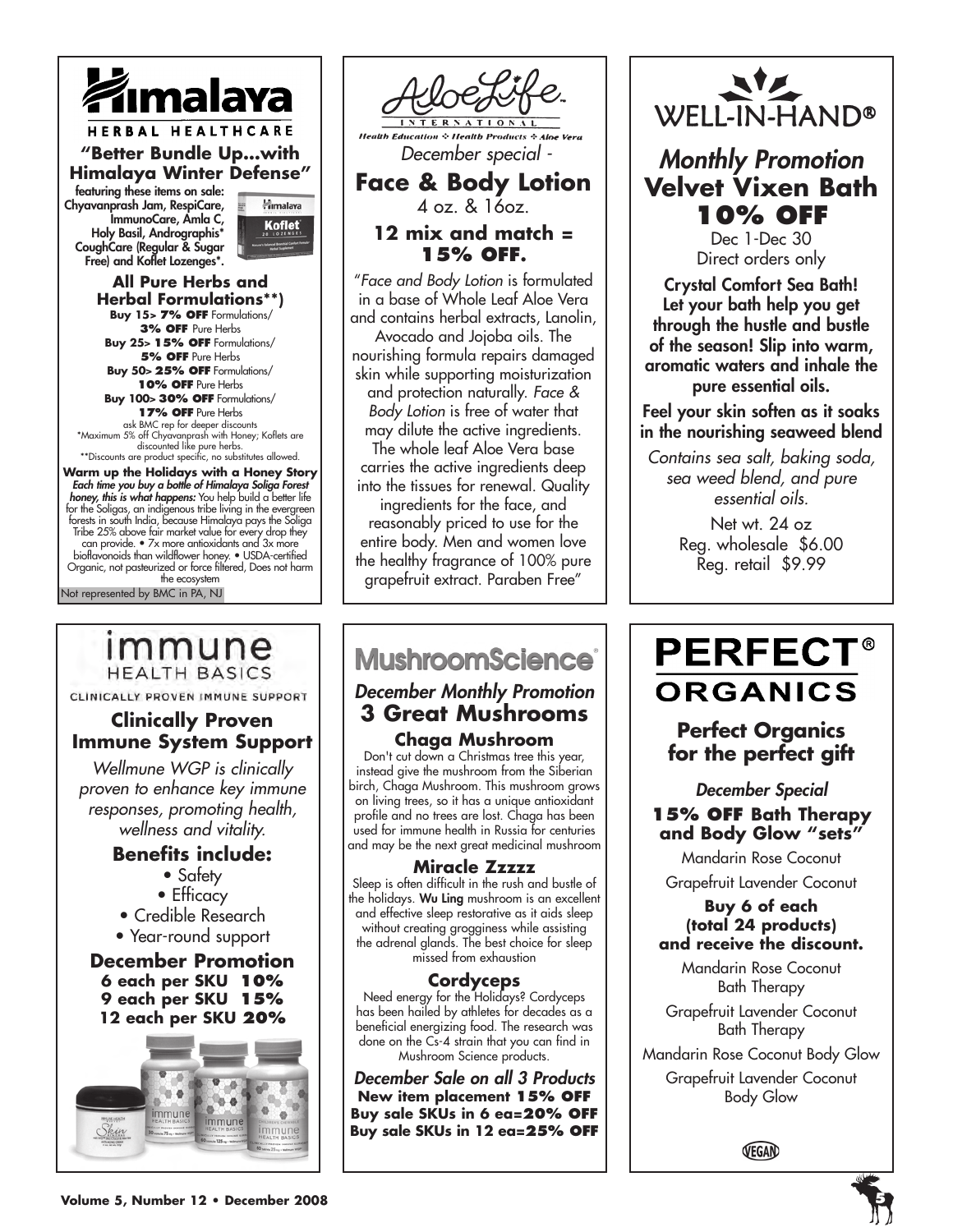## **A Few for the Flu**

*continued from page 1*

many uses in shoring up resistance to infection and re-infection that it is regularly used for issues like dental, eye and urinary tract infections as well as its standard use for respiratory support and general preventative healthcare. As Americans learn more about the benefits of guggul and amlaki for immune-support, this product will be understood as the daily, safe and effective herbal food tonifier that it is!

*Herb Pharm's* most popular immunosupportive formula also combines astragalus with the known immuno-supportive herbs Reishi mushroom (hot water extract) and Echinacea. This product, *Immune Defense Tonic*™ is perfect for upgrading the body's abilities to respond when challenges present themselves. It would be good to learn the benefits of the two lesser-known herbs in this formula, schisandra berry and prickly ash bark, as they are the favorites of smart herbalists in the American Eclectic traditional and TCM.

For the most natural preventative for those thinking they want to get the flu-shot, you should proudly promote **Newton Homeopathic's** *Flu*. Ask your BMC rep why this product is such a good choice for weekly use as a preventative.

While I am always promoting herbal foods daily, and these formulas complemented with a rotating regimen of adaptogenic herbal tonics—are the perfect



#### **In the News**

 **Himalaya Herbal Healthcare** has entered into a partnership with Maryland-based **Trees for the Future** to plant 50,000 trees on behalf of Himalaya in their home country of India. This eco-friendly Himalaya initiative falls under the **Plant-a-Tree Partnership** program. Under this model, businesses commit to plant a certain number of trees for every product they sell.

Since 1989, Trees for the Future has been helping communities around the world plant trees. Through seed distribution, agro-forestry training, and other programs, they empower rural groups to restore tree cover to their lands. Planting trees protects the environment and helps preserve traditional livelihoods and cultures for generations.

Himalaya has committed to planting a mixture of tree species, including fruit trees, fodder trees and nitrogen-fixing trees. Neem trees will also be planted. Read Himalaya's company profile on the Trees for the Future website and learn more about this great, green Himalaya environmental initiative at www.plant-trees.org/partnerships/partner. htm#himalaya

way to use *natural* to harmonically balance the body with the seasons, the one product I always remember to take for its support for immune health is **Immune Health Basics**  beta glucan product, *Wellmune WGP*®. The science of this product is overwhelmingly impressive, and the broad range of studies

#### **Herbal Support for Relaxation & Sleep**

In case you were unable to attend Ed Smith's Tele-Training on Herbal Support for Relaxation & Sleep, you can now listen and follow along with this online presentation. Just log on at Herb Pharm's Online Herbal Education site to gain access to our library of available Tele-Trainings. If you have not signed up for Herb Pharm's Online Herbal Education, this would be a great time to take advantage of the educational opportunities Herb Pharm has to offer to our retailers and practitioners. Ask your BMC rep for details!

Herb Pharm monthly phone trainings with Julie Plunkett will resume in January 2009

and the overpoweringly successful results give me a confidence that this is the most dependable daily immune-supportive ingredient available. While this product is well-known for cancer therapies, it excels in all situations of infection, cold and flu as well. Standard general dosages are 250 mg daily for adults though it is better to take a lower dosage (75 mg or 150 mg) for preventative health care if the price prohibits the optimal doses.

One smart way to strengthen lung and respiratory capacity in preparation for flu season is to add the medicinal mushrooms to the protocol. Mushrooms are a natural food that provides general immune support on

*continued on page 7*



Not represented by BMC in Eastern PA, NJ

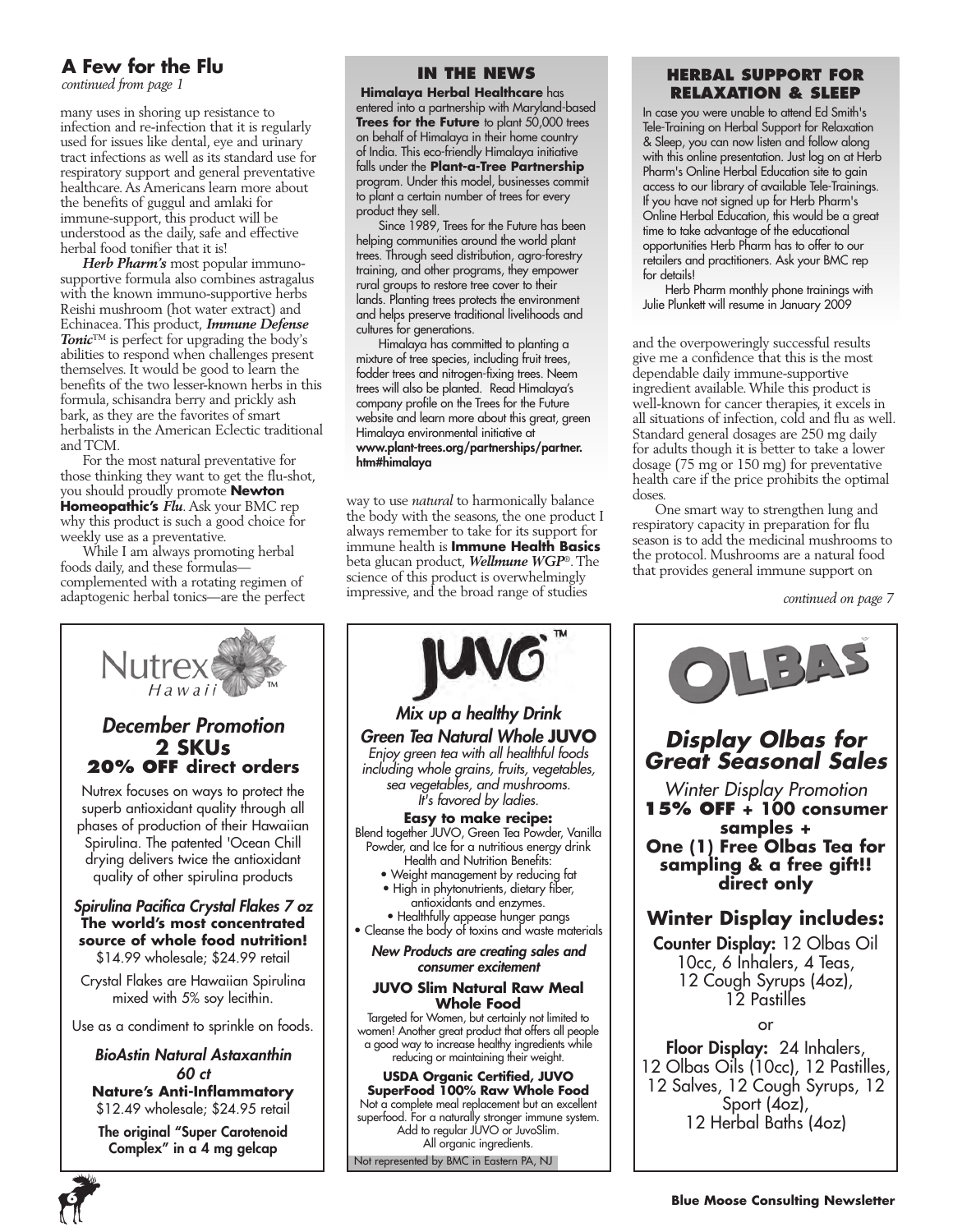every level, and they also address energy needs simultaneously. Make sure that your mushroom products guarantee therapeutic levels of beta glucans and polysaccharides, which are attained through hot water extraction. For premier and therapeutic mushroom products, you should only be promoting **Mushroom Science** products. Your BMC rep is your source for answers on medicinal mushrooms and how to sell them, but at this time you should be recommending Reishi and Cordyceps for prevention and recovery for any immune assaults.

Himalaya USA's *RespiCare*™ is also formulated for normal breathing and respiratory function while supporting the immune system. This scientificallyformulated herbal uses Ayurvedic principals that insure it is safe for daily use.

When the flu hits, your store had better be ready and your customers would do well to have their cabinets filled with the best products. Herbally, the products you need to present and educate on are Echinacea, elderberry, olive leaf, garlic and andrographis. So how prepared do you feel to differentiate these products for your customers to give them the opportunity of the best choice for them?

The newest challenge for us in natural health is to win the battle of teaching that not all herbal products are of the same quality. My #1 choice for quick and trustworthy immune activation when a bacterial or viral assault presents itself is still resoundingly Echinacea. Yet, this herb has suffered from bad press and improper representation in the marketplace. Most people are running to "discount Echinacea", often not in a health food store. Your strategy should be to stake your reputation on one Echinacea and explain that a well-made Echinacea is irreplaceably resilient to your immune health. Herb Pharm's Echinacea is America 's best-selling year after year and they are the experts in growing and extracting this wonderful herb. Carry the whole team of Herb Pharm Echinacea products and learn the distinctions between each formula: ask your BMC rep to do quick

#### **Lucky Magazine Review**

Once again **Perfect Organics** is recognized nationally for the incomparable excellence of their products. *Lucky* magazine, the influential magazine about shopping and style, highlighted the **Ultimate Body Scrub, Lavender Lavish**, saying the eco-friendly product "smells like a flower market in Provence, and it leaves skin soft and smooth" (Jean Godfrey-June; Beauty Director).

These products are the rave for a class of customers you just might want to attract. Ask your BMC rep for a shelf talker about this timely December ad piece.

in-aisle training with your staff on how each product can be explained!

If the customer wants elderberry, there is also no better product on the market than elderberry from Herb Pharm: their product is grown and extracted for optimal benefit. While other products may have glitz and deep discount, trust Herb Pharm for creating the best herbals responsibly since 1979. If the customer has not made the jump to liquid herbal extracts yet, the next best alternative is Bluebonnet's Elderberry and Echinacea standardized extracts with the E.D.S. plant enzyme delivery system to assist with absorption. Bluebonnet led the way for relying on European-standardized herbal formulas, and in a market flooded with cheap imitators, it is smart to rely on companies that put quality above profit, margin and marketing!!

No company offers a more clearly defined choice of immune protocols than Herb Pharm. Learn to educate on their formulas and you will enable the customer to have four wonderful formulas at home and to pick the product that best fits their situation.

*Immune Defense Tonic*™ has been described above as being key to preventative health care. *ImmunAttack Compound*™ is aptly used when the immune system is being attacked by any outside antagonist. While the famous *Echinacea-Goldenseal Compound* is most versatile for addressing the largest array most versatile for addressing the largest array the flu (sinus, lung and digestive responses), of symptoms that manifest themselves with either of these two formulas are preferential

#### **"We Are health food people" Blossom Hester Dawes, BMC Inside Phone Sales Support**



I first came to health food stores as a teenager looking for vegetarian foods and environmentally friendly products. I've always been interested in and have studied natural medicine and I got to put that interest into practice by working at Rebecca's Natural Food in Charlottesville , VA for 8 1/2 years. There I had the opportunity to learn by working directly with others who were looking to improve and protect their health.

Michael Hennessey invited me to bring my knowledge to the delightful Blue Moose Consulting team last spring when I was expecting my baby daughter, Aurora, who was born on May 20, 2008. I wanted to be home with her especially in her tender beginnings and am now working from my home office.

I have practiced Ashtanga yoga daily since 1997 and I teach an introductory class each week where I get to share the healing power of yoga with others. Other defining interests include art, whitewater rafting, and spending time outdoors with my dogs.

I'm excited to continue my work in our vital and growing industry as more and more people become aware of the importance of quality and responsible products for their health and for environmental sustainability. I know and believe in all of the companies represented by BMC and I'm here to support your business!

#### **Holiday Schedules: BMC Manufacturers**

*Special Note:* **Newton Homeopathics:**  Closed Dec 24 - Jan 4 for Christmas and New Years. Orders must be received for 2008 by Dec 22 for shipping this year! **Aloe Life International:** Closed Dec 24 - Dec 26 last shipping day, Dec 23 **Ancient Sun Nutrition:** Closed Dec 24 - 26; Jan 1-2 **Essential Formulas:** Dec - ship on 23, resume on the 29. Ship on the 31st; resume Jan 5 **Hair Doc:** Closed Dec 25 and Jan 1 **Herb Pharm:** Closed Dec 25 - 26 Closed Dec 31 - Jan 1 **Himalaya USA :** Closed Dec 25 - 26, 31 and Jan 1 **Immune Health Basics:** Closed Dec 24 - 26 **Juvo:** Closed Dec 25 - Jan 1 **Nordic Naturals:** Closing at 1pm Dec 24, and closed Dec 25. Closed Jan 1 **Nutrex:** Closed Dec 25 - 26, Jan 1 **Penn Herb Company; Olbas:** Closed Dec 25 and Jan 1 no UPS Dec 24 and Dec 31 **Perfect Organics:** Closed Dec 25-26 and Jan 1 last shipping day, Dec 23 **Sovereign Silver:** Closed Dec 25, Jan 1 **Surya Brasil:** Closed Dec 25 and reopen Jan 2 **Tzu Thé:** Closed Dec 24 and Jan 1 **Well-in-Hand:** Closed Dec 25; Open Dec 26

either of these two formulas are preferential for fast action at the initiation of the infection.

*Virattack*™ Compound supports the healthy function of the immune system and we should leave it at that legally, but anyone who researches the use of every herb in the formula—lomatium root, St. John's wort, echinacea, olive leaf and lemon balm—will find that this product has many uses for any situation involving modern and obstinate viral invaders.

**Herb Pharm** has the perfect vehicle to display these products with their wooden 4-SKU shelf displays: In one section, for preventative health care, you can display *Super Echinacea, Astragalus, Immune Defense Tonic*™ and your favorite adaptogen (eleuthro, holy basil, ashwagandha) and in your newly-energized Flu Support section, you can display the three formulas and Super Echinacea, which is great to add to all.

In the case of fevers, one important thing to educate people on is that Echinacea is *continued on page 8*